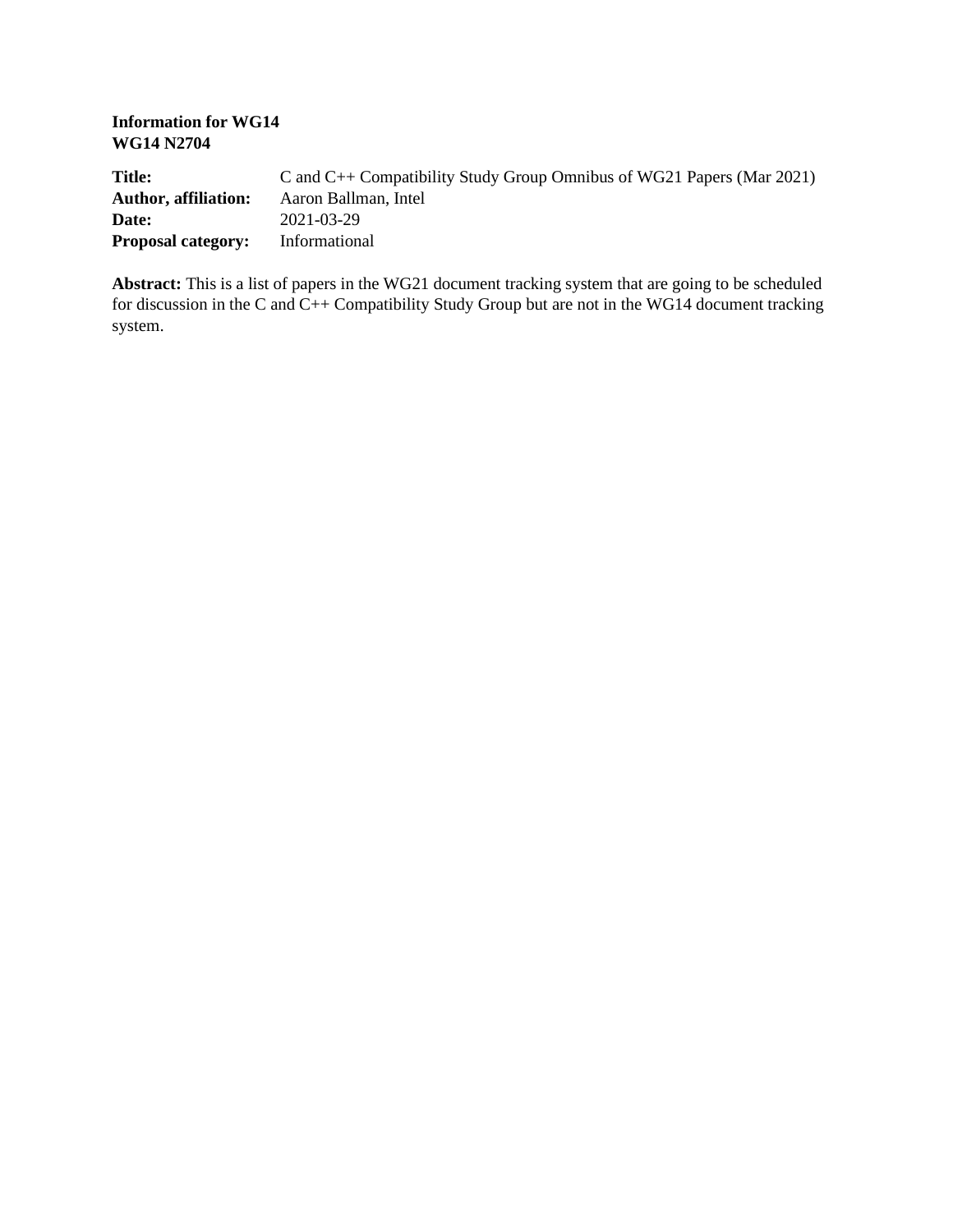## C and C++ Compatibility Study Group Omnibus of WG21 Papers (Mar 2021)

Reply-to: Aaron Ballman (aaron@aaronballman.com) Document No: N2704 Date: 2021-03-29

## Introduction and Rationale

The C and C++ Compatibility Study Group is a joint study group between WG21 and WG14. This omnibus paper makes WG14 members aware of the papers in the WG21 document tracking system which are expected to be discussed by the study group.

## Compendium of Documents to be Reviewed

| P2340R0 | Clarifying the status of the "C headers"                                                                        | Köppe   |                           |
|---------|-----------------------------------------------------------------------------------------------------------------|---------|---------------------------|
|         | http://www.open-std.org/jtc1/sc22/wg21/docs/papers/2021/p2340r0.html                                            |         |                           |
|         |                                                                                                                 |         |                           |
| P2338R0 | Freestanding Library: Character primitives                                                                      | Craig   |                           |
|         | and the C library                                                                                               |         |                           |
|         | http://www.open-std.org/jtc1/sc22/wg21/docs/papers/2021/p2338r0.html                                            |         |                           |
| P2334R0 | Add support for preprocessing directives                                                                        | Blower  | Corresponds to WG14 N2645 |
|         | elifdef and elifndef                                                                                            |         |                           |
|         | http://www.open-std.org/jtc1/sc22/wg21/docs/papers/2021/p2334r0.pdf                                             |         |                           |
|         |                                                                                                                 |         |                           |
| P2331R0 | <b>Unsquenced functions</b>                                                                                     | Alepins | Corresponds to WG14 N2539 |
|         | http://www.open-std.org/jtc1/sc22/wg21/docs/papers/2021/p2331r0.pdf                                             |         |                           |
|         |                                                                                                                 |         |                           |
| P2318R0 | A provenance-aware memory object model                                                                          | Gustedt | Corresponds to WG14 N2577 |
|         | for C                                                                                                           |         |                           |
|         | http://www.open-std.org/jtc1/sc22/wg21/docs/papers/2021/p2318r0.pdf                                             |         |                           |
|         |                                                                                                                 |         |                           |
| P2324R0 | Labels at the end of compound statements<br>http://www.open-std.org/jtc1/sc22/wg21/docs/papers/2021/p2324r0.pdf | Uecker  | Corresponds to WG14 N2508 |
|         |                                                                                                                 |         |                           |
| P2323R0 | maybe unused attribute for labels                                                                               | Uecker  | Corresponds to WG14 N2662 |
|         | http://www.open-std.org/jtc1/sc22/wg21/docs/papers/2021/p2323r0.pdf                                             |         |                           |
|         |                                                                                                                 |         |                           |
| P2316R0 | Consistent character literal encoding                                                                           | Jabot   |                           |
|         | http://www.open-std.org/jtc1/sc22/wg21/docs/papers/2021/p2316r0.pdf                                             |         |                           |
|         |                                                                                                                 |         |                           |
| P2295R0 | Correct UTF-8 handling during phase 1 of                                                                        | Jabot   |                           |
|         | translation                                                                                                     |         |                           |
|         | http://www.open-std.org/jtc1/sc22/wg21/docs/papers/2021/p2295r0.pdf                                             |         |                           |
|         |                                                                                                                 |         |                           |
| P2290R0 | Delimited escape sequences                                                                                      | Jabot   |                           |
|         | http://www.open-std.org/jtc1/sc22/wg21/docs/papers/2021/p2290r0.pdf                                             |         |                           |